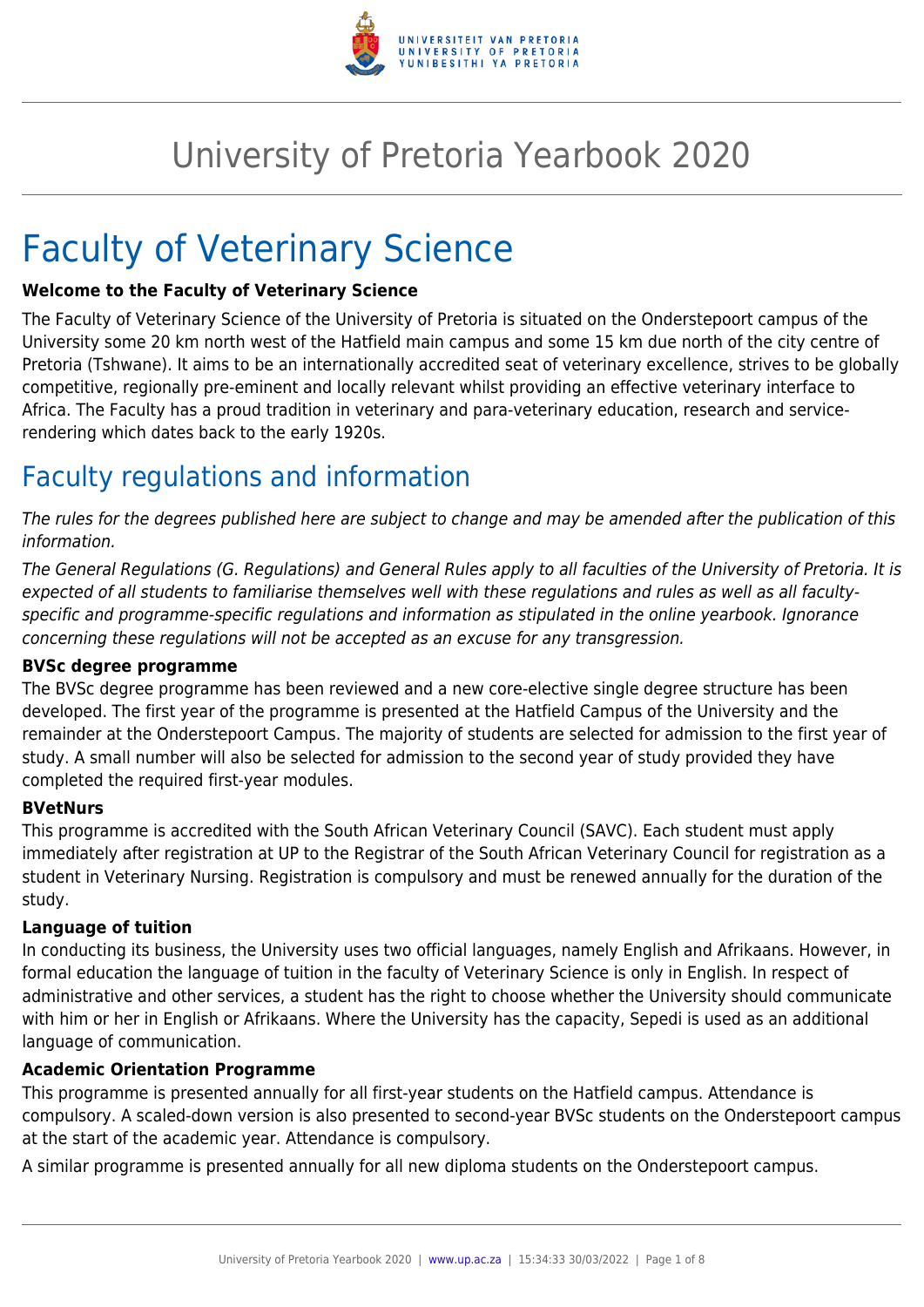

Attendance is compulsory. Parents of diploma students may attend the first day of the programme, details of which will be provided in the documentation sent to all successful candidates at the end of the selection process.

#### **Hospital Orientation Programme**

The programme is presented annually for BVSc V students. It takes place during the week before the clinic rotation programme starts in July. Attendance is compulsory.

#### **Prescribed books and instruments**

Students are requested not to purchase any books or instruments before they start with their chosen programme. Specific requirements will be provided during the academic orientation programme as well as in the relevant study guides.

#### **Dress cod**e

Special instructions regarding dress must be adhered to. Details will be furnished when students are notified that they have been selected for the programme. Provision is made during the orientation programme for the acquisition of protective clothing.

#### **Excursions**

As it is essential to gain practical experience outside the Faculty, students are reminded to make provision for an adequate amount of money to cover expenses for excursions throughout their period of study. Details are provided in the relevant study guides.

#### **Vaccinations**

It is expected of every student to complete the required vaccination protocol against rabies as arranged by Student Administration. The protocol is for the student's own account. Provision is made for the availability of documentation to facilitate claims with medical aid schemes.

#### **Leave of absence**

If it is impossible for a registered student at the University of Pretoria to continue with his/her studies/research in a specific year, but he/she intends to continue in the following year, the student must apply in writing to the Dean for leave of absence. The application must include: full names, student number, address, reasons and period for leave of absence, for example the whole year, first semester (January to June) or second semester (July to December), name of supervisor (where applicable), and the student's intentions for the period after his/her leave of absence. However, in accordance with the policy of the University of Pretoria, leave of absence is not granted for more than two years. Any outstanding fees should be paid in full upon the student's return from his/her leave of absence.

#### **Academic literacy**

It is expected of all new undergraduate students to complete the prescribed academic literacy module(s) as contained in the academic curriculum of the relevant programme.

#### **Examinations and pass requirements**

A final mark of at least 50% is required to pass a module. Students are also referred to the Faculty approved Guidelines for Examinations and related matters in the Faculty of Veterinary Science as well as individual study guides.

#### **Subminima in examinations**

Subminima required in modules or subdivisions of modules appear in the study guides issued annually for these modules.

#### **Weighting of modules**

The percentage of weighting of subsections of an examination in the calculation of the examination mark will be indicated in the individual study guides.

#### **Examinations (Reg G.12)**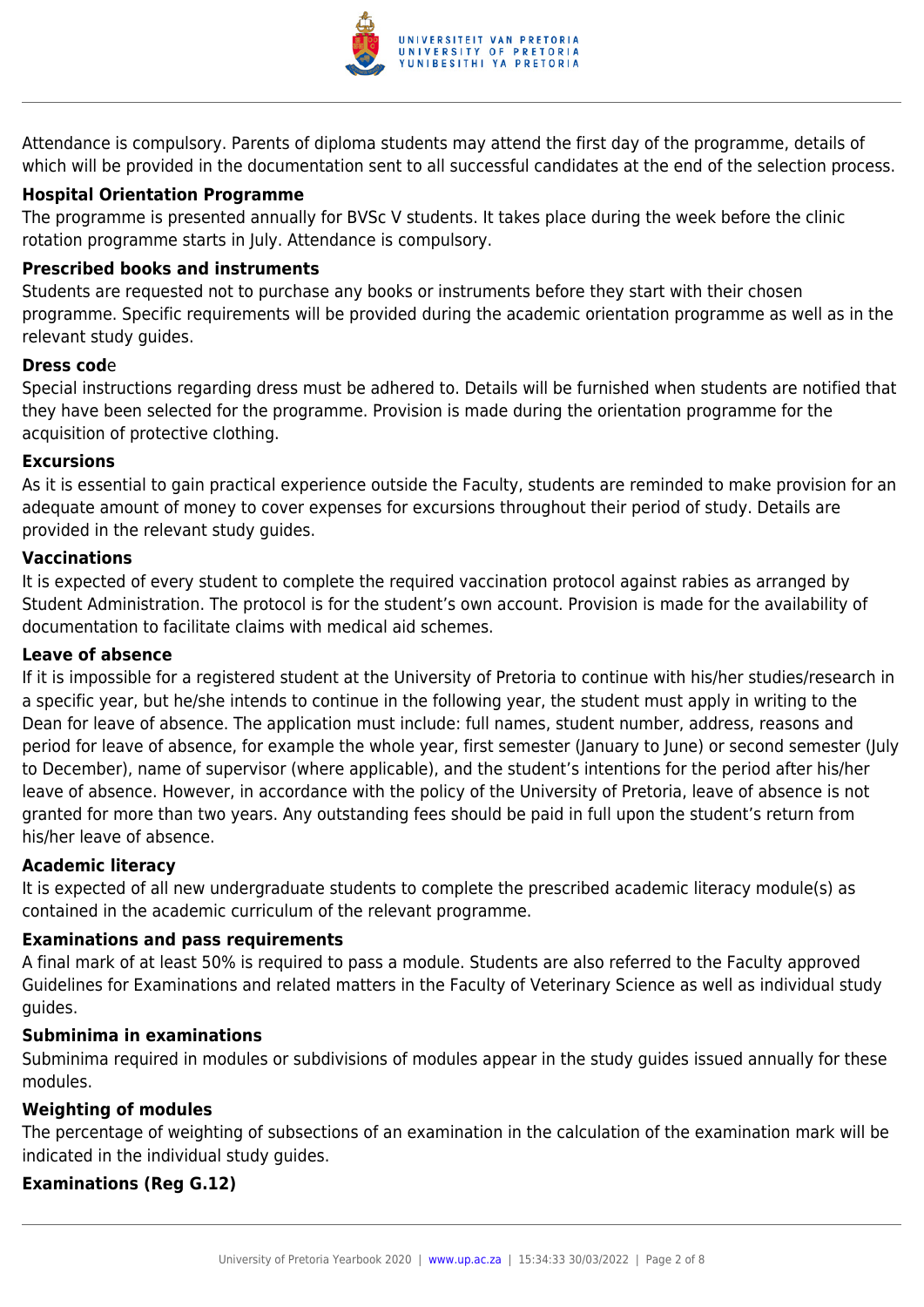

The examinations for modules offered in the first semester, take place in April to June, while all other examinations (for second-semester modules and year modules) take place from August to November.

#### **Ancillary examinations (Reg G.12.3)**

After completion of an examination and before the final examination results are announced, the examiners may offer an additional evaluation opportunity on certain aspects of the work of the module as provided for in the Guidelines for Examinations and related matters in the Faculty of Veterinary Science.

#### **Special examination**

Students who have failed one or two modules and who have not been admitted to a supplementary examination, or who fail the supplementary examination(s), may be allowed to take a special examination after having worked full-time in the department/s concerned for a period determined by the head/s of department and with the Dean's approval. If they fail the latter, the Dean will determine when a further examination may be taken.

Perusal and re-marking of examination papers scripts (also consult Reg G.14) After an examination, departments provide feedback to students concerning the framework that was used by the examiners during the examination. The manner in which feedback is given is determined by the heads of department.

Students may apply for re-marking of an examination paper after perusal of the paper and payment of the prescribed fee. This should take place within 5 working days after the announcement of the results of the primary examination and within 3 working days after the announcement of the results of the supplementary examination. The examiner will be appointed by the relevant head of the department. Re-evaluation of oral examinations is not allowed.

#### **Supplementary examinations**

A head of department may require from a student who has been admitted to a supplementary examination, to do additional prescribed work for a specified period of time before he or she may take the supplementary examination as approved by the Dean. A student will only be allowed to do supplementary examinations in two modules.

#### **Statutory requirements**

Registration requirements contained in the relevant programmes.

#### **Promotion requirements**

Promotion to a subsequent year of study in all undergraduate programmes offered by the Faculty is subject to the successful completion of all modules of the relevant year of study. Students are also referred to the curriculum and other information of each programme.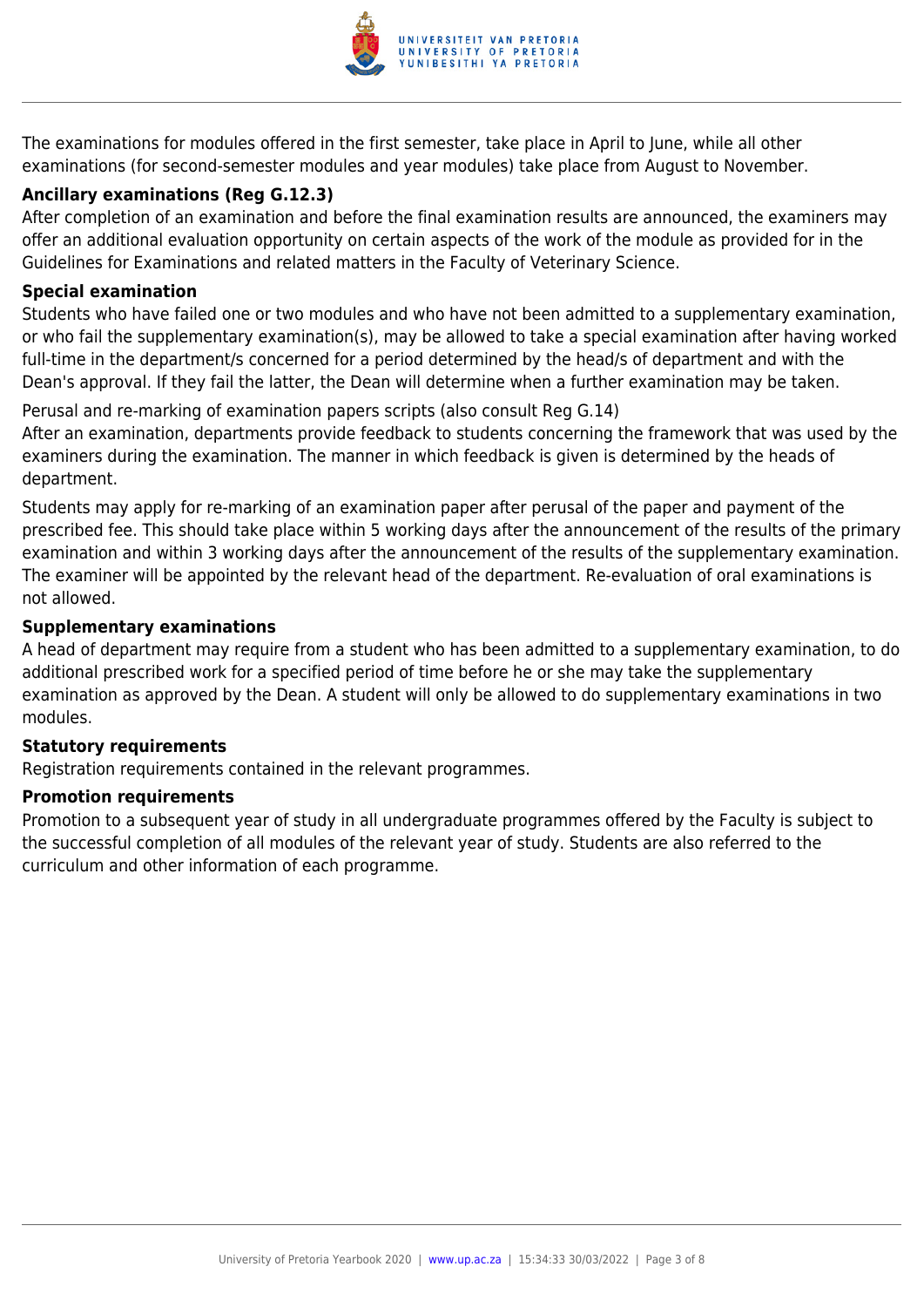

Undergraduate Degree **BVetNurs (08130006) BVSc (08130005)**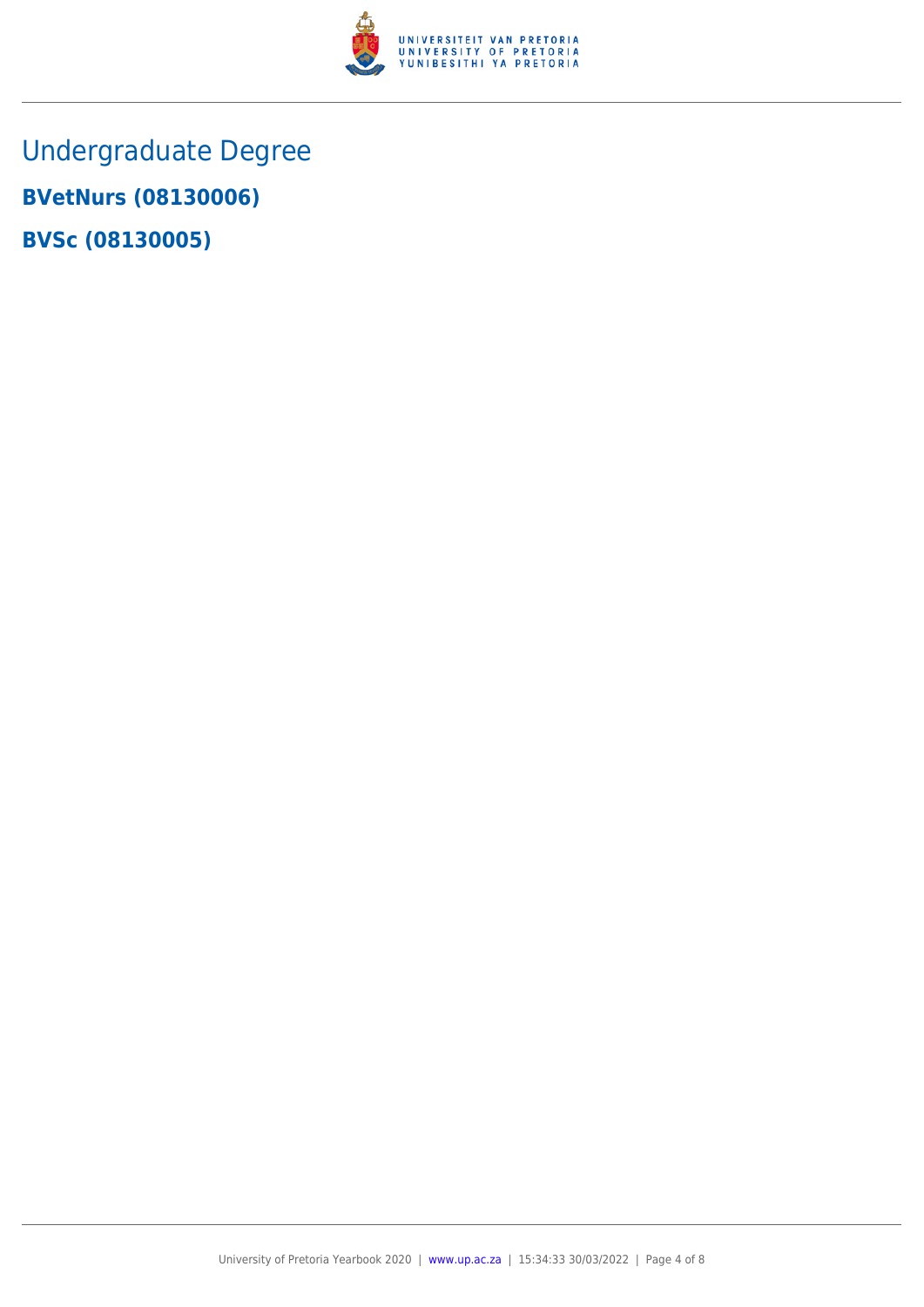

Postgrad Diploma/Certificate **PGDip Animal Welfare (08220065) PGDip Laboratory Animal Science (08220062) PGDip Production Animals (08220063) PGDip State Veterinary Medicine (08220064) PGDip Veterinary Clinical Sciences (08220061) PGDip Veterinary General (08220066)**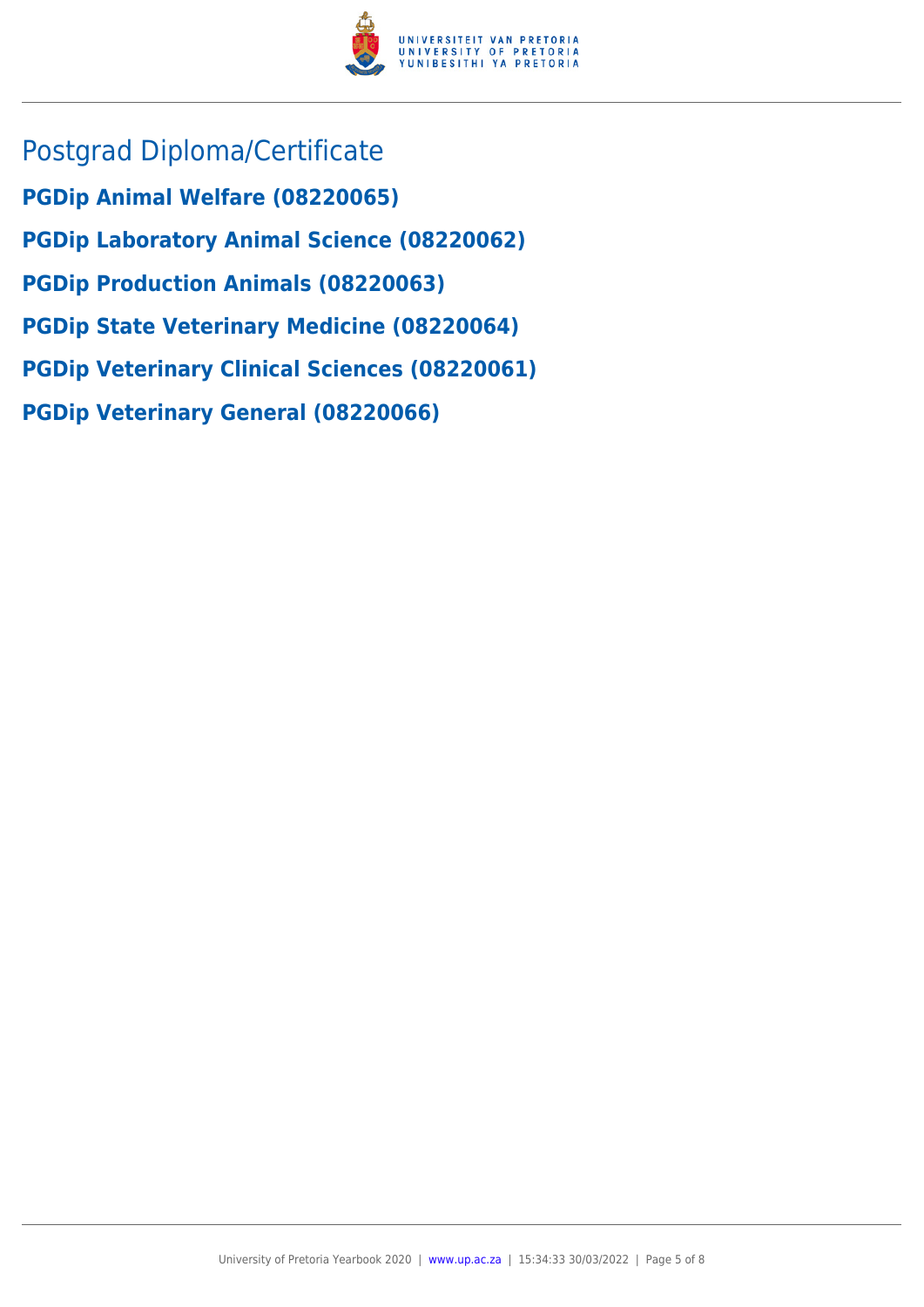

### Master's

**MMedVet Anaesthesiology (Coursework) (08250132) MMedVet Bovine Health and Production (Coursework) (08250055) MMedVet Clinical Laboratory Diagnostics (Coursework) (08250192) MMedVet Diagnostic Imaging (Coursework) (08250143) MMedVet Equine Medicine (Coursework) (08250056) MMedVet Equine Surgery (Coursework) (08251122) MMedVet Laboratory Animal Science (Coursework) (08250212) MMedVet Ophthalmology (Coursework) (08250252) MMedVet Pathology (Coursework) (08250102) MMedVet Pharmacology (Coursework) (08251132) MMedVet Pig Herd Health (Coursework) (08250183) MMedVet Poultry Diseases (Coursework) (08250172) MMedVet Reproduction (Coursework) (08250032) MMedVet Small Animal Medicine (Coursework) (08250057) MMedVet Small Animal Surgery (Coursework) (08250024) MMedVet Small Stock Herd Health (Coursework) (08250242) MMedVet Toxicology (Coursework) (08251142) MMedVet Veterinary Public Health (Coursework) (08250042) MMedVet Wildlife Diseases (Coursework) (08250222) MSc Ruminant Health (Coursework) (08251024) MSc Tropical Animal Health (Coursework) (08251020) MSc Veterinary Epidemiology (Coursework) (08251022) MSc Veterinary Industrial Pharmacology (Coursework) (08251018)**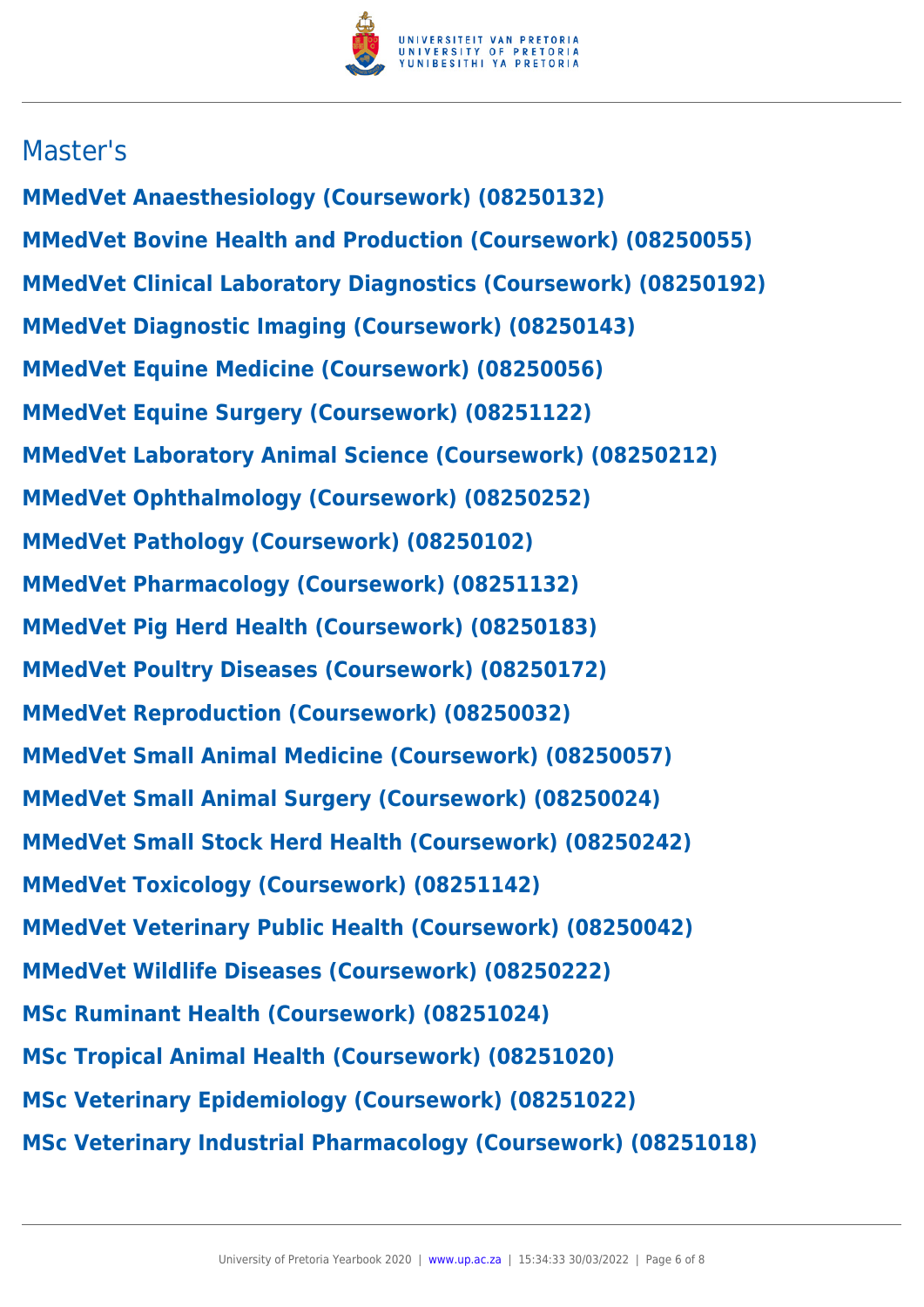

**MSc Veterinary Public Health (Coursework) (08251025) MSc Veterinary Reproduction (Coursework) (08251023) MSc Veterinary Science Anatomy and Physiology (08251014) MSc Veterinary Science Companion Animal Clinical Studies (08251015) MSc Veterinary Science Paraclinical Sciences (08251016) MSc Veterinary Science Production Animal Studies (08251017) MSc Veterinary Science Tropical Diseases (08250902) MSc Wildlife Health, Ecology and Management (Coursework) (08251019)**